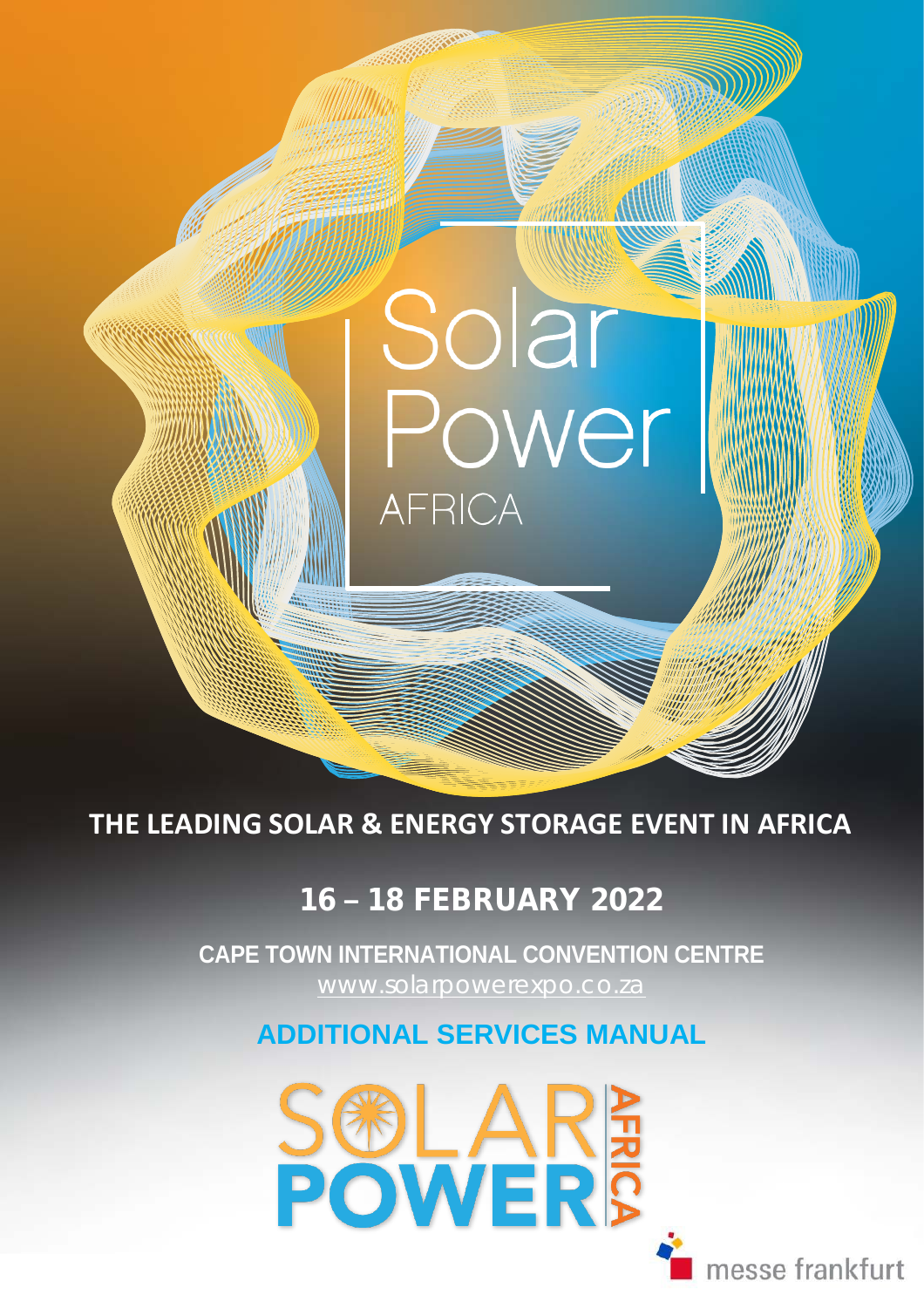## **INDEX**

### **EVENT INFORMATION & RULES & REGULATIONS**

| A | <b>GENERAL</b> |                                                           |                                  |
|---|----------------|-----------------------------------------------------------|----------------------------------|
|   | 1.1            | Dates & Times                                             | A3                               |
|   | 1.2            | Access & Badges                                           | A <sub>3</sub>                   |
|   | 1.3            | Parking                                                   | A <sub>3</sub>                   |
|   | 1.4            | Organisers' Office                                        | A <sub>3</sub>                   |
|   | 1.5            | Media Office                                              | A <sub>3</sub>                   |
|   | 1.6            | Website Login                                             | A <sub>3</sub>                   |
|   | 1.7            | <b>Emergency Procedure</b>                                | A <sub>3</sub>                   |
|   | 2              | Damage to property                                        | $A3-A4$                          |
|   | 3              | General obligations of the exhibitor                      | A4                               |
|   | 4              | Domicilli and notices                                     | A4                               |
|   | 5              | Exclusions                                                | A4                               |
|   | 6              | Indemnity                                                 | A4-A5                            |
|   | 7              | Insurance                                                 | A <sub>5</sub>                   |
|   |                |                                                           |                                  |
| В |                | <b>STAND DESIGN &amp; PLANNING</b>                        |                                  |
|   | 8              | Positioning of display goods                              | A <sub>5</sub><br>A5             |
|   | 9              |                                                           | A5                               |
|   | 10             |                                                           |                                  |
|   | 11             | Submission of plans                                       | A <sub>5</sub>                   |
|   | 12             | Open frontages                                            | A <sub>5</sub>                   |
|   | 13             | Edge of partitions                                        | A <sub>5</sub>                   |
|   | 14             | Adjacent stands                                           | A5-A6                            |
|   | 15             | Tops of stands                                            | A6                               |
|   | 16             | Visits to stands                                          | A <sub>6</sub>                   |
|   | 17             | Inspection by exhibitor                                   | A <sub>6</sub>                   |
|   | 18             | Measurement and areas of the stand                        | A <sub>6</sub><br>A <sub>6</sub> |
|   | 19<br>20       | Floor loading and maximum heights<br>Defects in the stand | A <sub>6</sub>                   |
|   | 21             |                                                           | A6                               |
|   | 22             | Positioning of exhibits                                   | A <sub>6</sub>                   |
|   | 23             | Positioning of signboards                                 | A <sub>6</sub>                   |
|   | 24             | Contractors                                               | A6-A7                            |
|   | 25             | Package stands                                            | A7                               |
|   | 26             | Group stands                                              | A7                               |
|   |                |                                                           |                                  |
| C |                | <b>CONSTRUCTION OF STANDS</b>                             |                                  |
|   | 27             | Safety precautions                                        | A7                               |
|   | 28             | Service connections                                       | A7                               |
|   | 29             | Compressed air, water and waste                           | A7                               |
|   | 30             | Hung signs                                                | A7                               |
|   | 31             | Doors and windows                                         | A7                               |
|   | 32             | Single storey stands                                      | A7                               |
|   | 33             | Other stands                                              | A7                               |
|   | 34             | Stands overlooking lower levels                           | A8                               |
|   | 35             | Erection and demolition                                   | A8                               |
|   | 36             |                                                           |                                  |
|   | 37             | Approved materials                                        | A8                               |
|   | 38             | Categories of approved materials                          | A8-A9                            |
|   | 39             | Painting                                                  | A <sub>9</sub>                   |
|   | 40             | Build-up dates                                            | A9                               |
|   | 41             | Obstruction of stands and gangways                        |                                  |
|   | 42             |                                                           |                                  |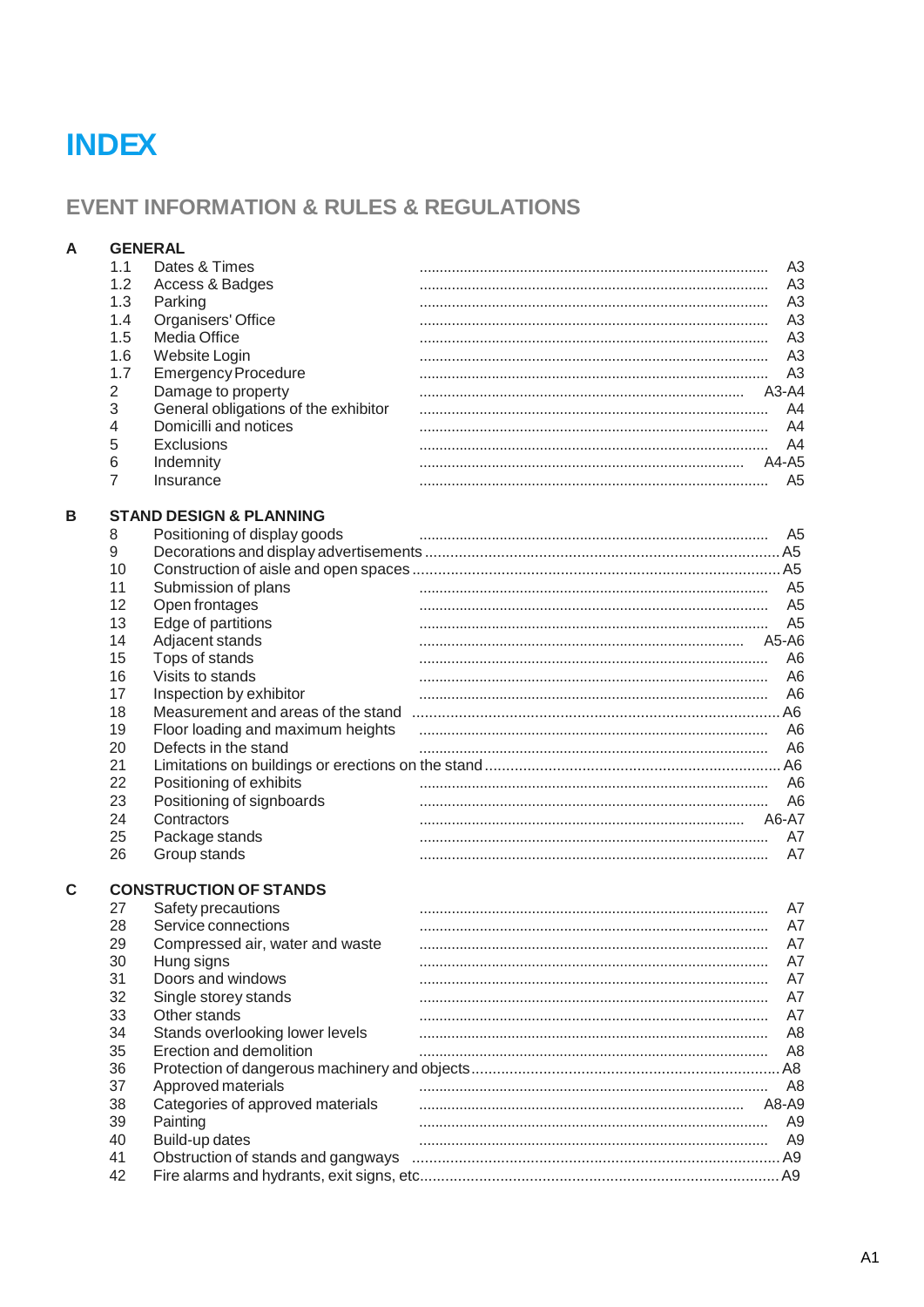|              | 43                                                                    |                 |
|--------------|-----------------------------------------------------------------------|-----------------|
|              | 44<br>Clearance of refuse                                             | A <sub>9</sub>  |
|              | 45<br>Dilapidation                                                    | A9-A10          |
|              | Safe working practices<br>46<br>Medical and first aid<br>47           | A10<br>A10      |
|              |                                                                       |                 |
| D            | <b>DELIVERY OF EXHIBITS</b><br>Exhibits - delivery and handling<br>48 | A10             |
|              |                                                                       |                 |
| Е            | <b>FIRE PROTECTION</b>                                                |                 |
|              | 49                                                                    |                 |
|              | 50<br>Construction of stands                                          | A11             |
|              | 51<br><b>Exits</b><br>52                                              | A11<br>A11      |
|              | Fire Equipment<br>53<br>Written permissions                           | A11             |
|              | 54<br>Legal obligations                                               | A11             |
|              |                                                                       |                 |
| F            | <b>ELECTRICAL INSTALLATION</b>                                        | A11             |
|              | 55<br>Provision of electricity<br>56                                  | A11             |
|              | <b>Hall Lighting</b><br>57<br><b>Electrical Consumption</b>           | A11-A12         |
|              | 58<br>Wiring Installations                                            | A12             |
|              | 59                                                                    |                 |
|              | 60<br><b>Safety Measures</b>                                          | A12             |
|              | 61<br><b>Ultra-Violet Rays</b>                                        | A12             |
|              | 62                                                                    |                 |
|              | Precautions against excessive heat<br>63                              | A <sub>13</sub> |
|              | <b>Gas Regulations</b><br>64                                          | A <sub>13</sub> |
|              |                                                                       |                 |
| G            | PLUMBING AND WATER SUPPLY                                             |                 |
|              | Plumbing and water connections<br>65                                  | A13             |
|              | 66<br>Costs                                                           | A <sub>13</sub> |
| н            | <b>SECURITY</b>                                                       |                 |
|              | 67<br><b>Security Contractor</b>                                      | A <sub>13</sub> |
|              | 68                                                                    |                 |
|              | <b>Police Station</b><br>69                                           | A <sub>13</sub> |
| L            | <b>CLEANING</b>                                                       |                 |
|              | 70<br><b>Cleaning Contractor</b>                                      | A13             |
|              | 71                                                                    |                 |
|              |                                                                       |                 |
| J            | ON SITE MATERIALS HANDLING<br>72                                      |                 |
|              |                                                                       |                 |
| K            | <b>MUSIC AND SOUND</b>                                                |                 |
|              | 73                                                                    |                 |
| L            | <b>PARKING / TRAFFIC CONTROL</b>                                      |                 |
|              | Parking and traffic<br>74                                             | A <sub>13</sub> |
| M            | <b>PAMPHLETS</b>                                                      |                 |
|              | Distribution of pamphlets<br>75                                       | A <sub>13</sub> |
|              |                                                                       |                 |
| N            | <b>SAMPLES</b><br>76                                                  | A <sub>13</sub> |
|              | Distribution of samples                                               |                 |
| $\mathbf{o}$ | <b>CATERING AND VENDING</b>                                           |                 |
|              | 77<br>Catering                                                        | A14             |
| P            | <b>BREAKDOWN</b>                                                      | A14             |
|              |                                                                       |                 |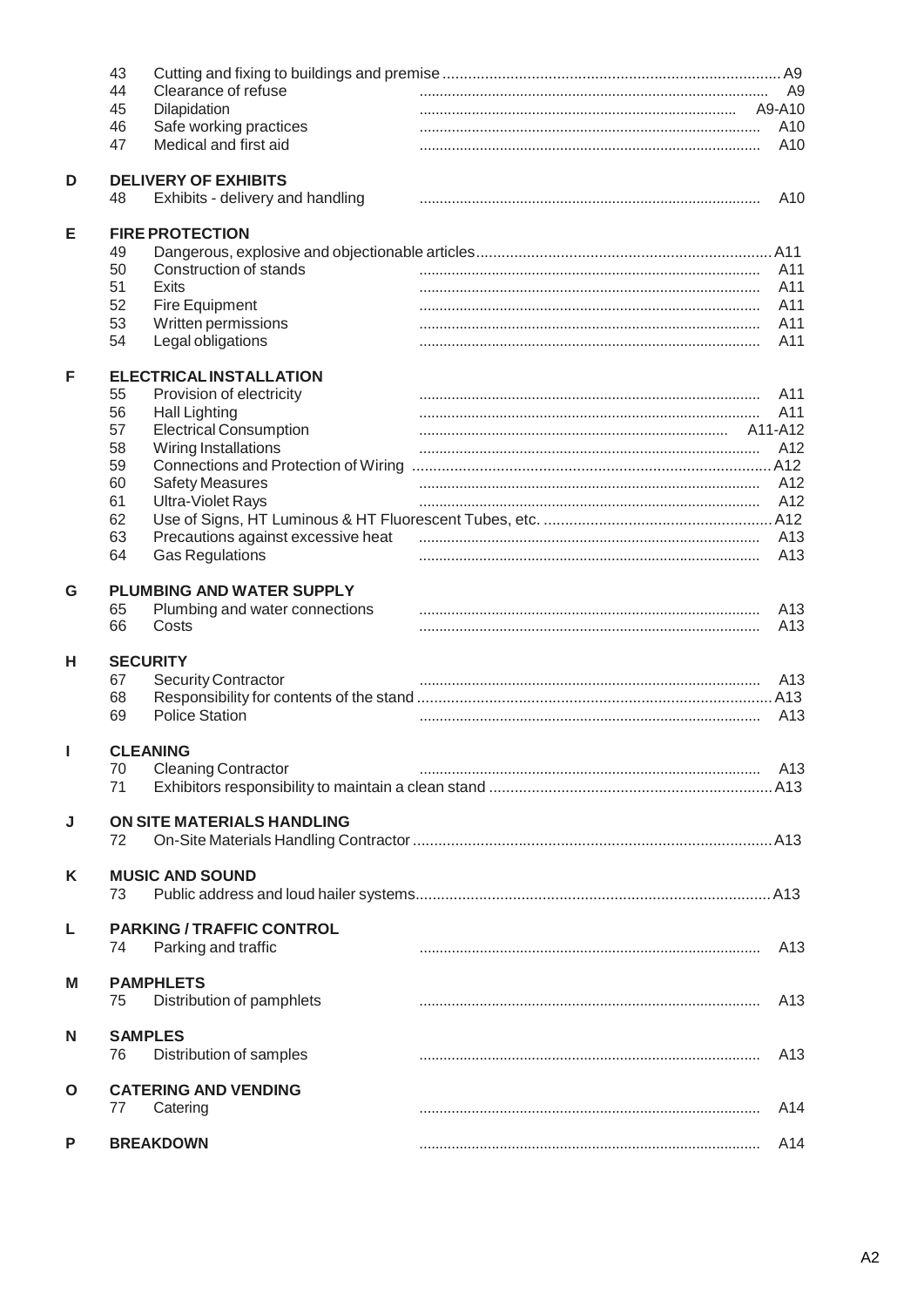### **EVENT INFORMATION & RULES AND REGULATIONS**

### **A GENERAL**

| 11 | <b>DATES AND TIMES</b><br><b>Show Period</b> | Wed 16 - Fri 18 February 2022<br>$08:00 - 17:00$ |
|----|----------------------------------------------|--------------------------------------------------|
|    | <b>Morning Session</b>                       | 08:00-12:00                                      |
|    | Sanitizing of Halls                          | 12:00-13:00                                      |
|    | <b>Afternoon Session</b>                     | 13:00-17:00                                      |
|    | Exhibitor Access daily from                  | 08:00                                            |
|    | <b>Admission Gates Close</b>                 | 16:30                                            |
|    | Halls close for Exhibitors                   | 17:00                                            |

### **Space Only / Own Design Stands:**

| Build-Up:                    | Mon 14 - Tue 15 February 2022 |
|------------------------------|-------------------------------|
| Times:                       | $08:00 - 20:00$               |
| Build-up to be completed by: |                               |
|                              | Tue 15 February 20:00         |

## **Walk-On Package Stands**

**Build-Up**: **Tue 15 February 2022** Times & to be completed by: Tue 15 February 08:00-20:00

#### **Show Breakdown Times**

| Breakdown:                                            |            | Fri 18 February 2022     |
|-------------------------------------------------------|------------|--------------------------|
| Times: Hand held items only: Fri 18 Feb 17:00 - 20:00 |            |                          |
| <b>Full Break-down</b>                                |            | Fri 18 Feb 20:00 - 00:00 |
| To be completed by:                                   | Fri 18 Feb | 00:00                    |

#### **1.2 ACCESS AND BADGES**

1.2.1 Exhibitor Badges: Exhibitor badges will be valid for Show Period. Wristbands will be issued for the build-up and breakdown periods. Available from the Exhibitor Accreditation Area.

#### **1.3 CONTRACTOR WRIST BANDS**

Contractor wrist bands: There will be different colours representing build-up, show-time & break-down. Available from the loading bay where contractors will be accredited once account is paid up. Contractors will receive build-up and break-down wristbands when accrediting.

#### **1.4 PARKING**

Exhibitors will be able to purchase parking tickets from the CTICC Parking Desk which will be situated in the exhibition area;

- The parking desk will be provided on event days only, for the period of 9 hours, depending on the client's requirements:
- $08:00 17:00$
- $09:00 18:00$
- $10:00 19:00$
- Purchasing can be done by cash or credit card;
- Should clients choose to utilize the pay on foot system, please see the Exhibitor Manual from the CTICC.

### **1.5 ORGANISER'S OFFICE**

| Location: | Will be confirmed closer to the event |
|-----------|---------------------------------------|
| Hours:    | Same as Build-up and Show times       |

Credit Card Facility: MasterCard and Visa cards will be accepted for payment of services

#### **1.6 EMERGENCY PROCEDURE**

The Safety Officer will make available a plan which will be posted on the website under the exhibitor login section which is password protected.

### **2 DAMAGE TO PROPERTY**

- The Exhibitor shall not:
- 2.1.1 allow the drilling of holes, driving in of nails or screws, painting or in any other way allow any damage to be done to any door, wall, ceiling, window, floor, fixture or fitting or any building.
- 2.1.2 allow the removal of any fence or demarcation equipment, plant material or any other fixture or fitting or in any other way cause damage to same.
- 2.1.3 allow the digging of any holes, the uplifting, painting or otherwise damaging of any paving.
- 2.1.4 allow washing or cleaning of painting equipment anywhere other than in the facilities provided for the purpose. In particular, the Exhibitor shall not use any of the toilet facilities for the abovementioned purpose.
- 2.1.5 Unless given the prior written consent of the Venue Technical Services Manager and unless he has completed a Liability Form:
	- a) suspend any object from any ceiling or roof construction;
	- b) tamper with or make any changes to any electrical or other technical installation or reticulation on the stand or on the property;
	- c) bring into any building any article that will exceed the floor loading limits. (Maximum load to be discussed with the Venue Technical Services Manager).
- 2.2 The Exhibitor shall be responsible for and shall repair to the satisfaction of the Venue any damage to the Property or Stand and should he fail to do so within 7 (seven) days after the end of the Exhibition, the Venue may, without notification to the Exhibitor and at the Venue's sole discretion, carry out repairs to restore the Stand and/or Property and to recover from the Exhibitor the cost and expense thereof, which shall be payable on demand.
- 2.3 Please refer to the **Venue Rules and Regulations** for compliance with landlord terms and conditions.

### **3 GENERAL OBLIGATIONS OF THE EXHIBITOR**

- 3.1 The Exhibitor shall:
	- a) not without the prior written consent of the Organiser, close off any streets or pedestrian walkways within or outside the Property and shall at all times ensure that all streets and walkways are kept open for normal vehicle and pedestrian traffic;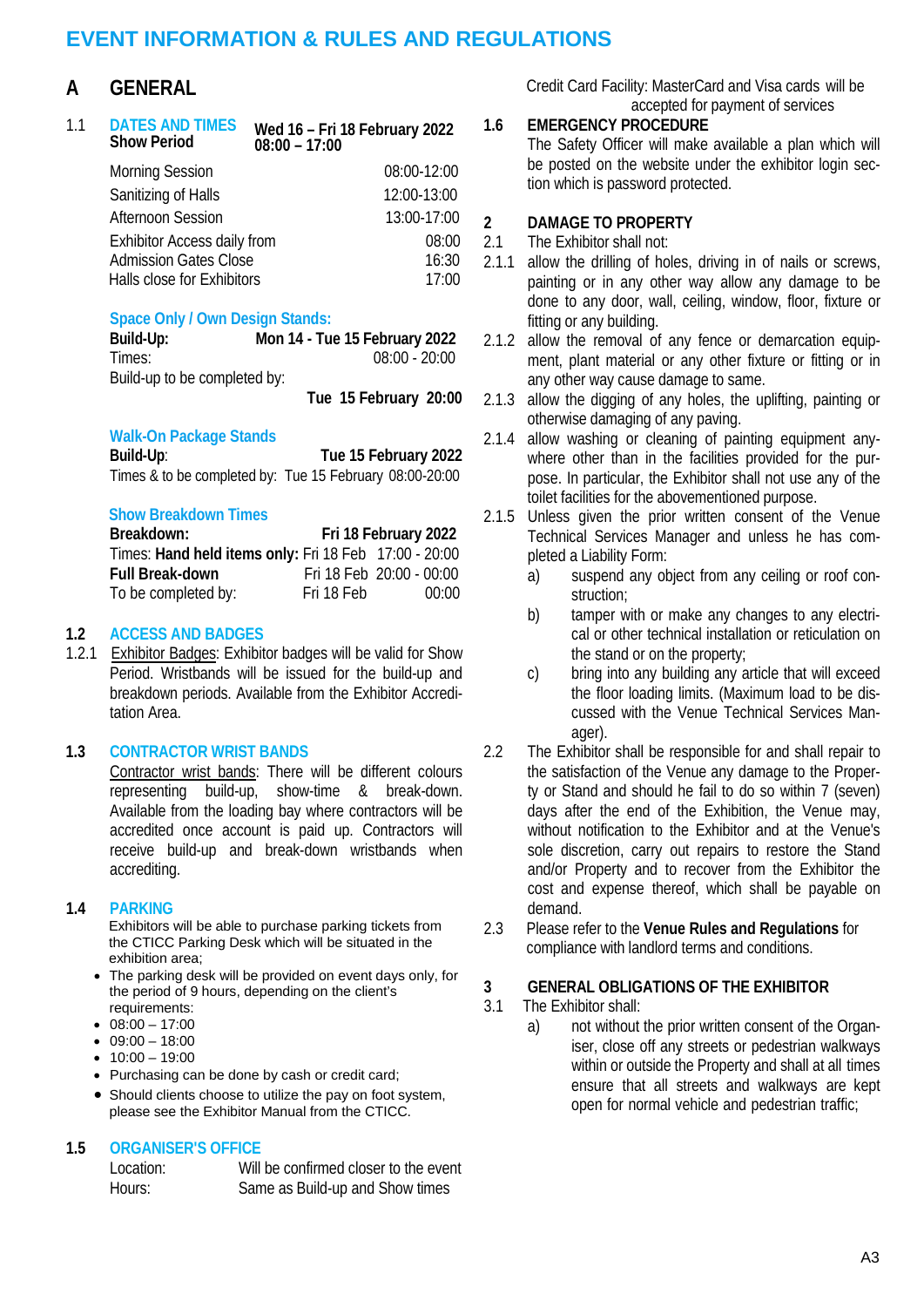- b) not in any way interfere with, hinder, obstruct, impede or in any other way be a nuisance to any of the other users of the Property;
- c) not cause or permit the obstruction or blockage of sewer pipes, water pipes and drains in use in connection with the Stand or the Exhibition;
- d) not without the prior written consent of the Organiser solicit or canvass for business on the Property except on the stand, nor on any parking area near the property, and shall not distribute pamphlets, handbills or other advertising matter on motor vehicles parked anywhere on the Property or in the parking areas;
- e) be responsible for the removal of all Exhibition Stand material and rubble related thereto.

### 3.2 Animals:

No dogs or other animals may be brought onto the premises. No animals, birds, insects or reptiles will be permitted to form part of an exhibit, or be sold, unless with the prior written consent of the Organiser, which consent will be at the sole and absolute discretion of the Organiser.

3.3 Compliance:

Any Exhibitor or any of his employees or agents who, in the sole and absolute discretion of the Organiser, fails to comply with any of these Rules and Regulations shall entitle the Organiser to cancel the contract with the Exhibitor without notice or order of court, and in so doing the Exhibitor will be obliged to vacate the Property with immediate effect. Notwithstanding any specific remedy in these Rules and Regulations.

3.4 The Organiser reserves the right to take any steps it in its sole and absolute discretion considers necessary to enforce these Rules and Regulations. The Organiser's decision as to whether these Rules and Regulations have been breached shall be final.

### 3.5 Warranties

The Organiser does not warrant that the Exhibitor will be granted any licenses, consents or permits in respect of the Stand.

3.6 The Exhibitor shall be solely responsible for the strict compliance with all laws, ordinances, by-laws and regulations affecting or relating to the use of the Stand including those relating to fire prevention, health and building inspection.

### 3.7 Indulgences

No indulgence that the Organiser may grant to the Exhibition shall constitute a waiver of its rights.

### 3.8 Deliveries

The Organiser cannot accept deliveries on behalf of exhibitors and all exhibitors must ensure that they or their stand builders are available to receive deliveries to the site.

### **4** *DOMICILI* **AND NOTICES**

4.1 The parties choose *domicilium* citandi et executandi ("*domicilium*") for the purposes of the giving of any notice, the payment of any sum, the serving of any process and for any other purpose arising from this agreement, as follows:

- 4.1.1 The Organiser<br>a) Physica
	- Physical Address Building 16, The Woodlands Office Park 20 Woodlands Drive, Woodmead Sandton, 2191, Gauteng, RSA
	- b) PO Box 126, The Woodlands Office Park, 2080

### 4.1.2 The Exhibitor

The postal and street address as indicated on the face of the Agreement to Exhibit.

4.2 Each of the parties shall be entitled, from time to time, by written notice to the other, to vary its domicilium to any other address that is not a poste restante.

### **5 EXCLUSIONS**

5.1 The Organiser shall not in any event be held responsible for any restrictions or conditions which prevent construction, erection, completion, alteration or dismantling of Stands, or for the failure of any services normally provided at the hall/s and/or Stand, or for the cancellation or part-time opening of the Exhibition, either as a whole or a part, or for amendments or alterations to all or any of the Rules and Regulations caused by circumstances not under their control.

### **6 INDEMNITY**

6.1 Under no circumstances shall the Organiser be responsible for any loss or damage of any kind to property brought into the Exhibition by the Exhibitors, their servants, agents or contractors or members of the public or any person whatsoever or for any injury to the person of the Exhibitor or his servants, agents or contractors or members of the public, or any person whatsoever, in or about the Exhibition, howsoever such loss or damage to Property or injury to person may be caused and notwithstanding that such a loss or damage to property or injury to person may have been occasioned by the fault or neglect of the Organiser, their agents or servants, or by the premises being in, or falling into a defective state of repair.

6.2 The Exhibitor hereby indemnifies the Organiser against any claim of whatsoever nature that may be made against the Organiser by any agent or servant or employee or contractor or member of the public, or any person whatsoever, for any loss or damage to property of such claimant or any injury suffered by such claimant in or in connection with the Stand or display or Exhibition of the Exhibitor upon the property or surrounding parking areas notwithstanding that such loss or damage to property or injury to person may have been occasioned by the fault or neglect of The Venue, its agents or servants or by the premises being in, or falling into a defective state of repair.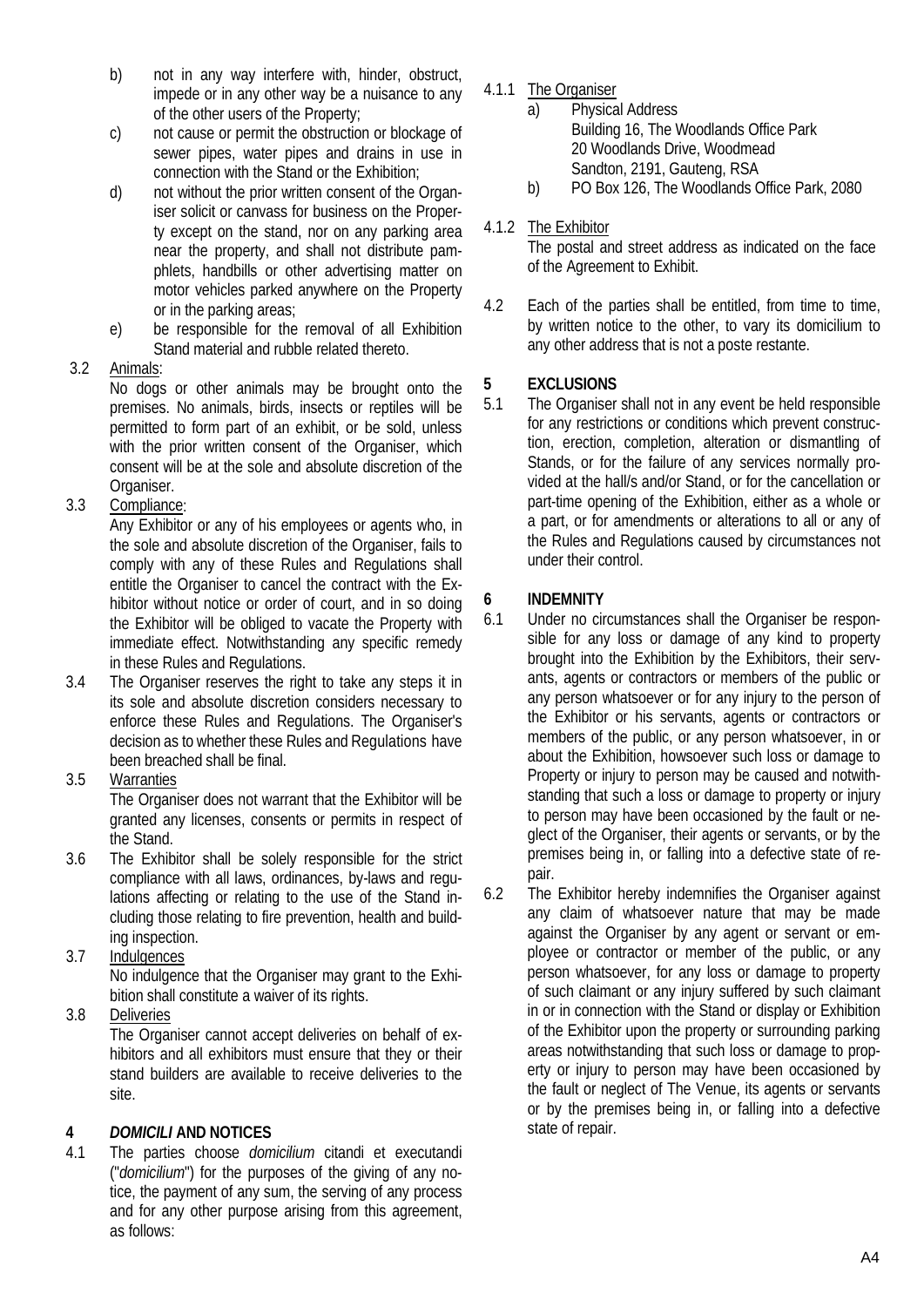## **7 INSURANCE**<br>**7.1** Each Exhibite

Each Exhibitor shall be obliged for the period of the Exhibition and the construction and dismantling period, to insure himself against all or any loss that he may suffer or liability that he may incur, in terms of or arising out of the contract and these Rules and Regulations. The Exhibitor shall exhibit an insurance policy/ies complying with the foregoing and proof of payment of the premi- ums due in terms thereof to the Venue on demand, which demand may be made at any time after 14 (four- teen) days prior to the start of the Exhibition. Should the Exhibitor fail to pay the premium or fail, on demand, to produce the policy of insurance, The Venue shall be entitled to pay the premium or effect such insurance (as the case may be) on the Exhibitor's behalf and to recover the costs and charges thereof or in connection therewith from the Exhibitor.

## **8 STAND DESIGN AND PLANNING**

### **8 POSITIONING OF DISPLAY GOODS**

No Exhibitor will be permitted to display goods or signboards in such a manner as to obstruct the light or to impede the view along the open spaces or aisles or to occasion inconvenience or otherwise affect the display of other exhibitors.

### **9 DECORATIONS AND DISPLAY ADVERTISEMENTS**

9.1 Exhibitors will not be allowed to put up decorations or display advertisements except upon and within the limits of their own stand. No decoration or display will be allowed on the outside face of any partition or dividing wall, whether such is erected by or on behalf of the Organiser or the Exhibitor or otherwise. The Organiser reserves the right to remove at any time any decoration or advertisement which it may deem in its sole and absolute discretion objectionable or unsuitable for exhibition purpose.

### **10 CONSTRUCTION OF AISLE AND OPEN SPACES**

10.1 No Exhibitor shall obstruct or permit any aisle or open spaces to be obstructed by any goods or materials belonging to or to be used by such Exhibitor or such Exhibitor's agent. If, after notification by the Organiser he shall fail to remove such obstruction immediately, the Organiser shall have the right to take such steps as it may consider necessary to effect such removal, at the expense of the Exhibitor.

### **11 SUBMISSION OF PLANS**

11.1 Submissions of stand design plans should be submitted directly to Lodge Events. The Organiser will not be responsible for any approval or submissions from any parties whatsoever. Below the details for submissions.

**Lodge Events**

#### **Terrence Jacobs** [terence@lodgevents.co.za](mailto:terence@lodgevents.co.za) **Tel: 083 390 7252**

### **12 OPEN FRONTAGES**

12.1 All Stands in the Exhibition, irrespective of height, shall have at least one third of each frontage either open or fitted with approved transparent material. This area shall extend vertically from the floor to the underside of the fascia.

### **13 EDGE OF PARTITIONS**

13.1 The edges of all partitions facing on to gangways shall be sealed and demarcated to the satisfaction of the Organiser.

### **14 ADJACENT STANDS**

- 14.1 If adjoining Exhibitors both wish to build two-story Stands they are strongly advised to collaborate in the overall design. Should only one Exhibitor wish to exceed 3 (three) meters in height or to build a two-story Stand he is responsible for both sides of the dividing wall above 2.5m high. This shall be of solid construction, suitably finished and decorated on the reverse side in a colour acceptable to the adjoining exhibitor, but carrying neither titles, devices, advertising matter nor exhibits where the elevation overlooks the single-story Stand. The dividing wall shall be erected and dismantled throughout its total height by the Exhibitor exceeding that height.
- 14.2 Failure to comply with this Regulation may result in the Organiser completing the work at the expense and risk of the Exhibitor at fault. This will apply to an Exhibitor failing to erect partitioning between his own and the adjacent Stand as well as to any firm erecting a common partition of less than the height specified, except by mutual agreement.

### **15 TOPS OF STANDS**

15.1 Stand, or parts of Stands, within 2 (two) meters of a gallery line upon which matches and other burning articles can be dropped from the gallery, even though roofed over with an approved Valeria, should additionally be covered with metal, glass-silk or approved board. As the tops of ground floor Stands are visible from the gallery these shall be tidily completed.

### **16 VISITS TO STANDS**

16.1 Exhibitors whose Stands adjoin or include part of the hall (main building) structure should visit the site with their designer to check measurements. Appointments to do this must be made with the Organiser at an early stage in the design. Any Exhibitor with a column on his site must confirm its dimensions and location himself.

### **17 INSPECTION BY EXHIBITOR**

- 17.1 By signing the Contract, the Exhibitor confirms that he has inspected the Stand and that all provisions on the Stand including electrical, water and other supply outlets are in order and that the Exhibitor accepts the same in their present condition, and acknowledges that the Stand is suitable for the purpose of the Exhibition.
- 17.2 The Organiser shall not be liable for any loss or inconvenience suffered by the Exhibitor as a result of the in-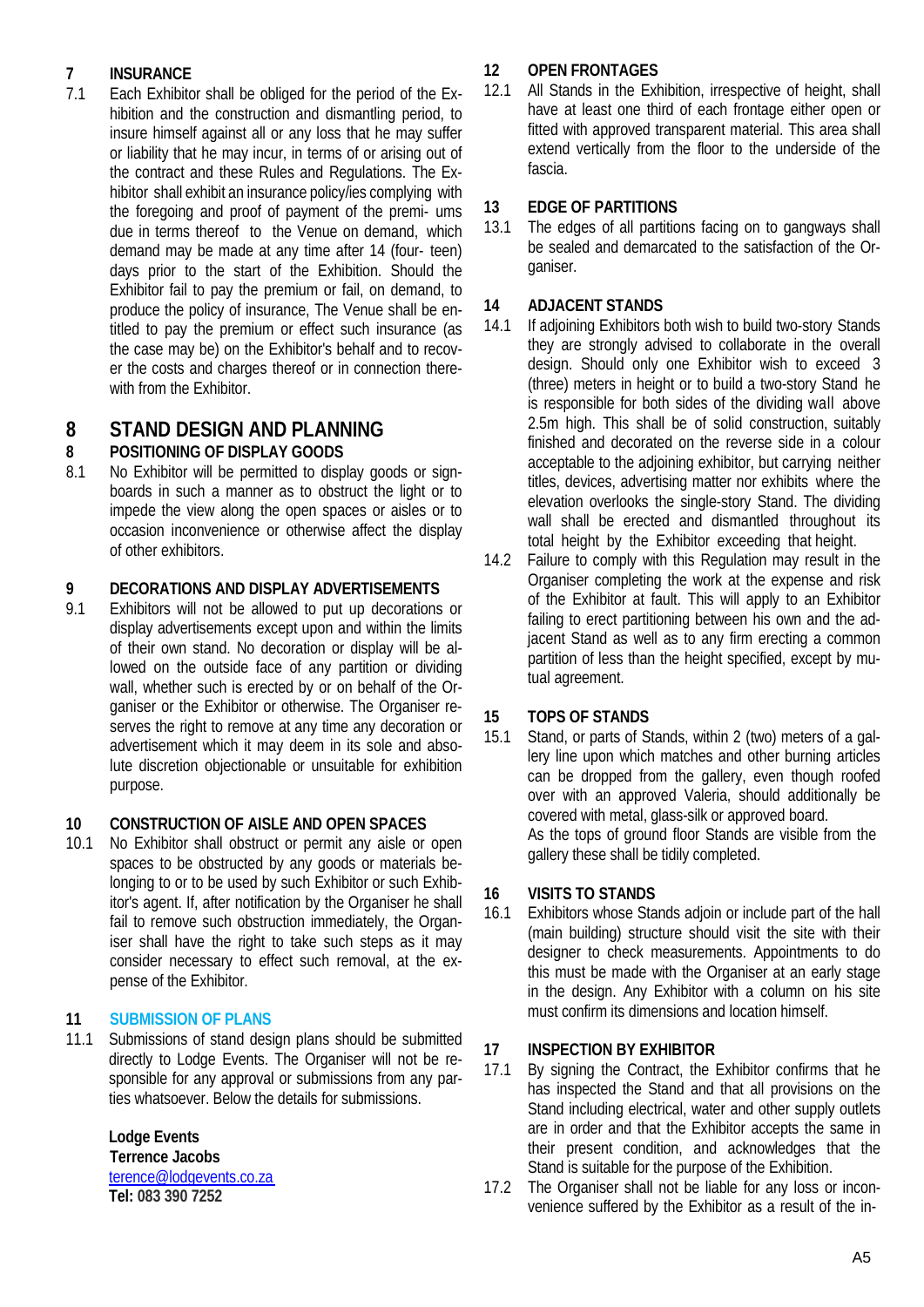terruption of water, electricity or communication services or any occurrence of whatsoever nature arising out of the provision of such services.

### **18 MEASUREMENT AND AREAS OF THE STAND**

The Exhibitor agrees that any measurements relating to the Stand or any features of the Stand to be let which are shown on any plan or other drawing tendered by any agent of the Organiser to any Exhibitor shall be an approximate measurement. The Organiser shall in no way be responsible for any loss occasioned through any deficiency in any such measurement being recorded that the Exhibitor shall be solely responsible for determining the exact extent of the area of the Stand to be let.

## **19 FLOOR LOADING AND MAXIMUM HEIGHTS**

For Height & weight restrictions please refer to The Venue Exhibitor Manual loaded on Event website.

### **20 DEFECTS IN THE STAND**

- The Organiser is unaware of any defects of any nature on or related to the Stand that may cause any damage or loss to any Exhibitor.
- **21 LIMITATIONS ON BUILDINGS OR ERECTIONS ON THE STAND**
- 21.1 Exhibitors may only place such buildings or other erections on the space let as provided for in the contract.

## **22 POSITIONING OF EXHIBITS**

Exhibitors will be required to place their Exhibits so as to contribute, as far as possible, to the general effect and aesthetics of the Exhibition and the Property. The Organiser has the right to reject an exhibit should it not, in its sole discretion, be of an acceptable standard.

### **23 POSITIONING OF SIGNBOARDS**

23.1 No Exhibitor, his servants, agents, contractors or other person shall attach any signboard, advertising matter, painting or otherwise, to any building or other structure belonging to the Venue without first obtaining permission, in writing, from the Venue. If such permission is granted it will only be on condition that the attaching, as aforesaid, will not in any way interfere with or cause damage thereto. Except where special permission to the contrary has been given by the Organiser no sign or name board shall be placed in such a manner as to interfere with the fascia, or with the front of the Stand. NO EXHIBITOR SHALL CAUSE ANY NAILS TO BE DRIVEN INTO WALLS OR FLOORS OR CAUSE SUCH TO BE DAMAGED OR MARKED IN ANY OTHER WAY.

### **24 CONTRACTORS**

24.1 Exhibitors shall notify the Organiser of the names of their Stand contractors and sub-contractors. In placing contracts for the construction, erection and decoration of

Stands Exhibitors should insist that the selected contractor or sub-contractor fulfils the following:<br>a) He subscribes to the conditions

- He subscribes to the conditions of employment, rates of pay, etc. as laid down in the current Industrial Agreements (or any subsequent agreements in force at the date of the Exhibition).
- b) He agrees to the Rules and Regulations of the Exhibition (including those of any of the Local Authorities).
	- c) He will only use acceptable materials in the construction, erection and decoration of the Stand.
- 24.2 All work carried out by electrical contractors shall be carried out only by licensed contractors and licensed electricians in accordance with Municipal and Government Regulations. Before commencing work the Mandatory Form A shall be completed.
- 24.3 He shall guarantee that the Stand will be finished and all litter removed before 18h00 on the day prior to the opening day, and that he will dismantle and remove the Stand together with all rubbish within the period stipulated in clause 1.1 of these regulations.
- 24.4 He will be an approved sub-contractor of the Organiser (a list of sub-contractors is available on request).

### **25 PACKAGE STANDS**

25.1 In certain areas of the Exhibition, Stands will be offered complete with a Package Stand supplied by the official contractor appointed by the Organiser. Parts of these Rules and Regulations do not apply to Exhibitors occupying such Stands but these Exhibitions, their architects, stand designers, stand contractors and agents should contact the Organiser if in any doubt. the Organiser will supply and fix the Exhibitors' name and Stand number to the fascia of Package Stands. No other name, sign or symbol may appear on the outside of the Stand.

### **26 GROUP STANDS**

26.1 These Rules and Regulations also apply to Exhibitors taking part in a group exhibit. It is the responsibility of the organizing body to make sure that all participants observe these Rules and Regulations.

## **C CONSTRUCTION OF STANDS**

### **27 SAFETY PRECAUTIONS**

27.1 The Exhibitor, his servant, agent or contractor shall at all times take the necessary precautions to ensure the safety of persons and/or property on, near or surrounding any erection or building work, or preparation for such work.

### **28 SERVICE CONNECTIONS**

28.1 Exhibitors shall provide at their own expense, all necessary connections with water and electric mains, as well as exhaust pipes, drains, etc. but no such connection or any disconnection shall be made by an Exhibitor, unless with the consent and under the direction of the Organiser's own contractor or staff. No floors or structural portions of The Venue buildings or barriers shall be cut or damaged, or in any way interfered with.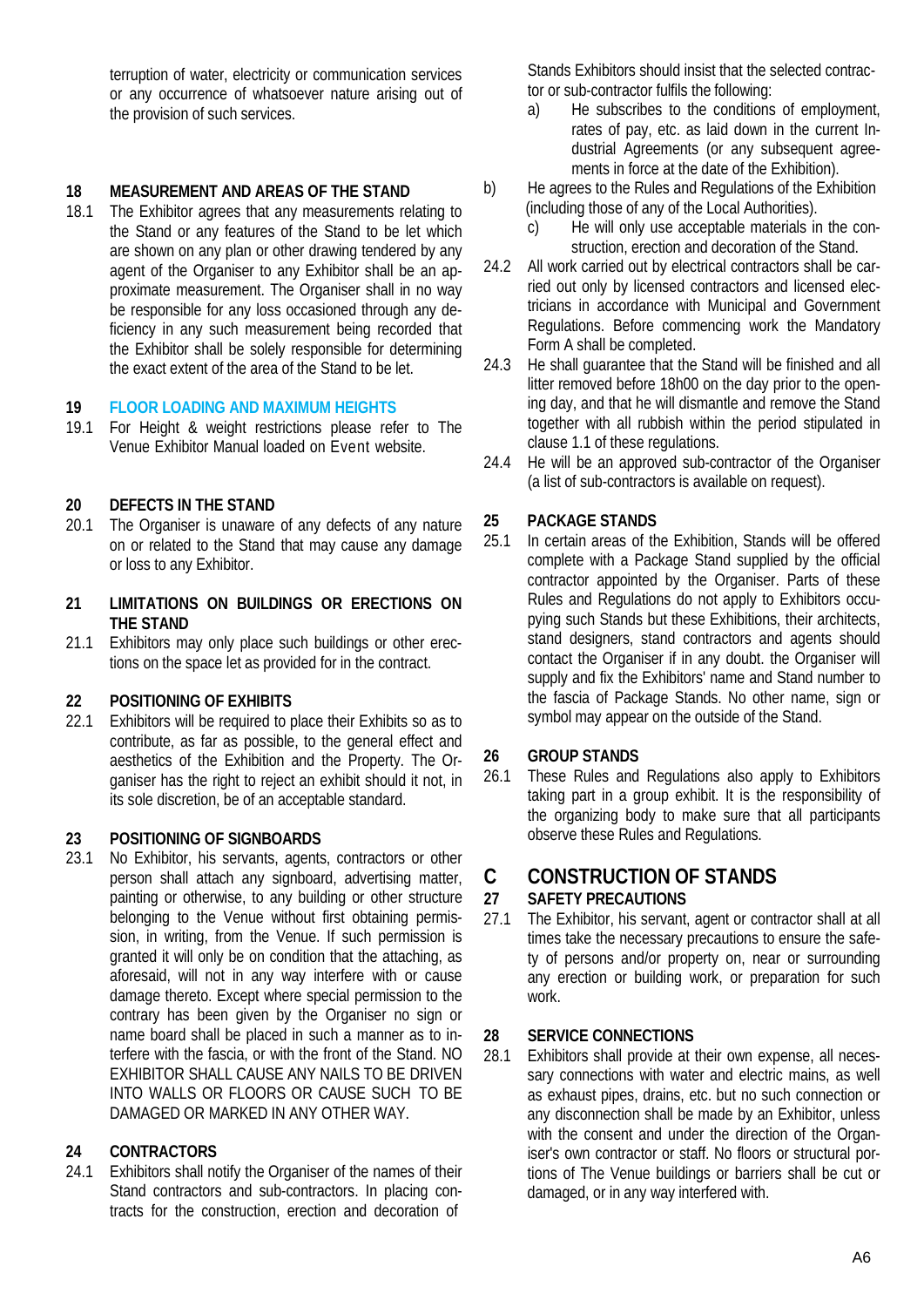### **29 COMPRESSED AIR, WATER AND WASTE**

These facilities are not available on the perimeter of the halls and Exhibitors who require them should make sure when booking space that they can be made available and check the sises of the connecting services, their positions and capacity. Air, water and waste connections (which will be metered and charged for) may be installed only by contractors approved by the Organiser.

### **30 HUNG SIGNS**

Hung signs shall be fitted with two or more independent suspensions each of sufficient strength and so spaced in relation to the body of the sign that in the event of one of them breaking or becoming detached the sign will remain suspended clear of and without danger to the public. Every suspension shall be attached to the sign by positive fixings.

### **31 DOORS AND WINDOWS**

31.1 To avoid accidents, doors and windows on the edge of the Stand shall open inwards and not out onto the aisles unless the Stand is set back then they shall not extend beyond the site boundaries.

### **32 SINGLE STOREY STANDS**

32.1 Stands not exceeding 3 (three) meters high (measured from floor level to include fascia and platform) may be erected in any part of the Exhibition hall. The regulations regarding open frontage and edge of partitions shall be followed.

### **33 OTHER STANDS**

- Special permission shall be obtained from the Organiser for any of the following:
	- a) Two-story Stands;
	- b) Stands incorporating heavy or unusual structures or exhibits;
	- c) Stands having a platform more than 500mm above the floor;
	- d) Stands incorporating stairs or staircases;
	- e) Individual exhibits higher than 3 (three) meters.
- 33.2 Any Exhibitor wishing to exceed a height of 3 (three) metres is advised to discuss the matter with the Organiser before signing for space. A surcharge may be payable above the 3 (three) meter level. This Regulation is only intended to allow Exhibitors to point out the sise, strength, structural properties, etc. of exhibits and also to provide an opportunity for them to include in the designs of their Stands elements or components which cannot be shown within the height limits laid down in the Rules and Regulations.

### **34 STANDS OVERLOOKING LOWER LEVELS**

34.1 Exhibitors with Stands overlooking a lower level may use the back partition, which can be seen from below, to display a symbol or name board. Names may appear once only and the height of the letters shall not exceed 250mm. This back partition shall be properly constructed and decorated. No advertising will be permitted on this partition.

### **35 ERECTION AND DEMOLITION**

Exhibitors are reminded that they must satisfy the Organiser that the erection and demolition of the Stand can safely be carried out within the allotted time. Any Exhibitor or his contractor wishing to use scaffolding, mobile cranes or hoists which would encroach on gangways or other sites shall first obtain permission from the Exhibition Manager. Scaffolding and other equipment shall not block adjacent gangways nor prevent or hold up work on other Stands. The Organiser reserves the right to restrict the area of scaffolding or plant and to limit the time during which it shall remain in the hall.

#### **36 PROTECTION OF DANGEROUS MACHINERY AND OBJECTS**

36.1 All machinery motion or any other potentially dangerous objects shall be protected to the satisfaction of the Organiser in such a way as to safeguard the public and other persons from injury. Approval by the Organiser as to the nature of such protection does not amount to an acknowledgement expressed or implied that such protection is sufficient to comply with any statutory regulations or in any other way.

### **37 APPROVED MATERIALS**

- All Stands shall be built of approved materials. "Approved materials" are only those which have been submitted to the Organiser and obtained their approval. Where the materials or decorations to be used do not conform to their requirements the Authorities and the Organiser reserves the right to:
	- a) limit the quantity of such material;
	- b) direct the positions in which such material shall be used;
	- c) subject the completed Stand to an inspection survey (at the Exhibitor's expense); or
	- d) demolish and remove any erections without prejudice to claims for damages.

### **38 CATEGORIES OF APPROVED MATERIALS**

- 38.1 An Exhibitor causing a Stand to be constructed, or using materials not manufactured nor to be displayed by him as part or all of his exhibit, shall himself observe, and cause his agent or contractor to observe the following standard regulations.
- 38.2 Categories of approved materials are:
	- a) non-combustible material;
	- b) inherently non-flammable material
		- i) plywood, hardboard, pulp board or fibreboard rendered flame-resistant by an acceptable process of impregnation;
		- ii) timber of any thickness so impregnated and branded. The use of any material, which is claimed to be fireproof but is not approved by the Authorities is prohibited. If in doubt Exhibitors should send samples of the suggested material to the Organiser. The use of wood, other than specified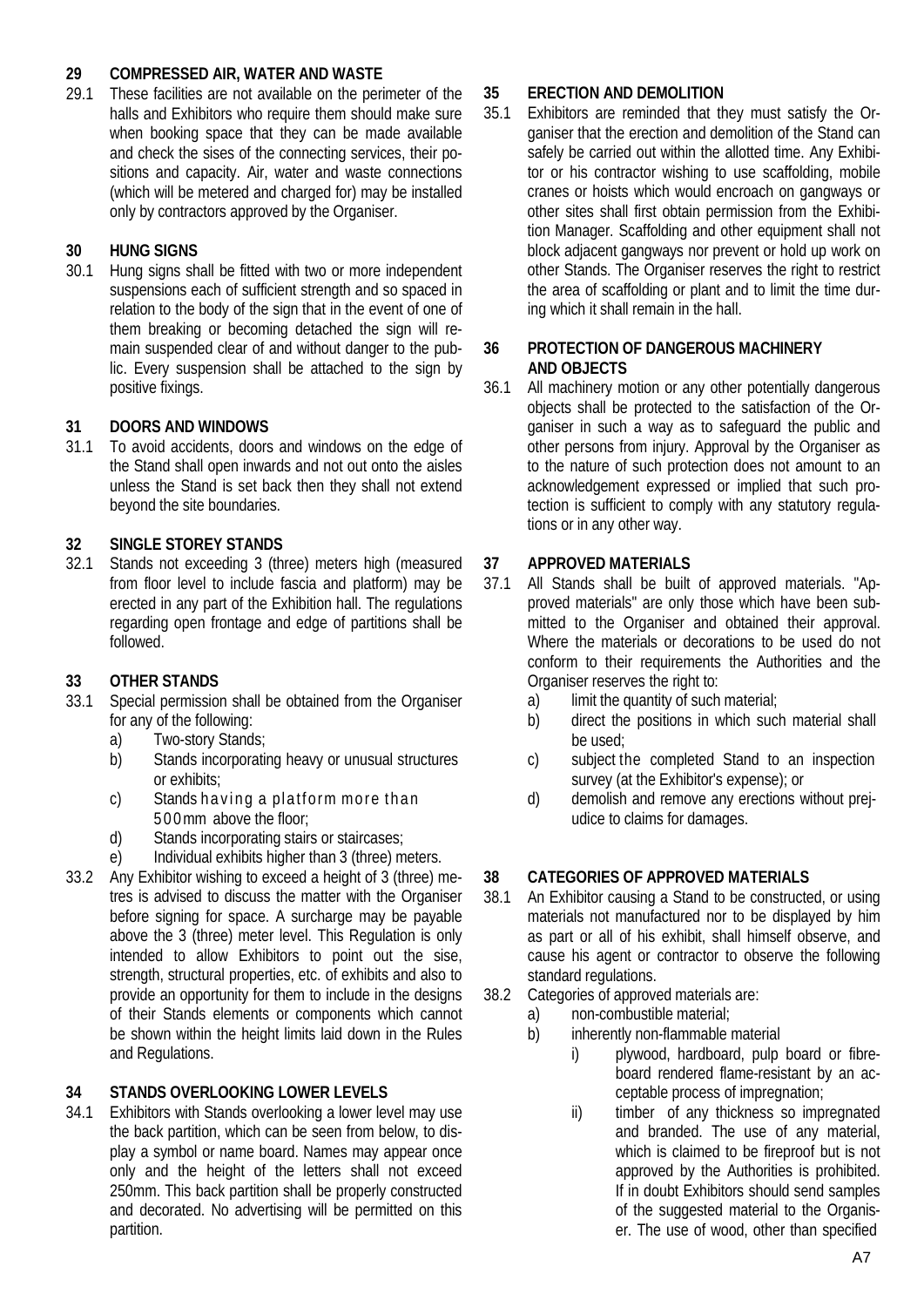above, shall be restricted to floors, platforms and counter tops, moldings and other similar devices.

### 38.3 Platforms and Floors

- a) Platforms and floors must be constructed of natural timber of a minimum thickness of 25mm (nominal), or wood chipboard or block board of not less than 18mm thick (finished). Comers shall be suitably rounded off or splayed.
- b) Drugged (protective covering type of material), linoleum or other floor coverings approved by the Authorities when used other than on a platform or floor shall be properly secured or weighted at the edges to eliminate rucking (strip or boarding fixed to the floor or any adhesive used as a securing agent will entail a change under "dilapidation".
- c) Painting or distempering of the whole or any part of the Stand floor area will automatically be treated as a "dilapidation". Rubbish, etc. shall not be left under a platform or floor.

### 38.4 Heating Appliances

Special conditions relating to design and layout of Stands and materials to be used in respect of open fires, cooking stoves (solid or oil-fired), gas and electrical heating apparatus have been issued by the Authorities. Information may be obtained from the Organiser.

- 38.5 All materials other than the solid boarding described above, or heavy wool cloth having no inflammable dye or dressing therein or other inherently non-flammable materials used as coverings shall be:
	- a) Rendered satisfactorily non-flammable, preferably in process of manufacture, or by being dipped in or otherwise saturated with an officially approved fireproofing solution before being fixed or hung;
	- b) Fixed taut and/or tight pleats to a solid backing as specified above; and
	- c) Secured at floor level by a 75mm deep skirting. Except that such solid backing will not be required for curtaining of window features or fabric ceilings not inclined at a greater angle than 20 (twenty) degrees to the horizontal.
- NB Curtains to openings or recesses, where permitted, shall be of inherently non-flammable material or of material satisfactorily rendered non-flammable.
- 38.6 Plastic materials shall not be used for showcases, counters, shelves and fittings and their use for other purposes will not be permitted without prior consent.
- 38.7 Counter backs and curtains shall be cut off at least 150mm from the floor and all fabrics used for general decoration of the halls shall be kept out of the reach of the public.
- 38.8 The use of American cloth, rubberised, cellulose or acetone-based fabric, or any other highly flammable materials as decorations, coverings or draperies is prohibited, as is the use of non-approved plastic materials.
- 38.9 Paper linings, whether to walls, counter fronts, shelves or elsewhere, shall be plastered on to an approved solid backing.
- 38.10 Floor coverings, if used, shall be of wool or hair carpet. String, grass (not imitation unless approved), coco matting, linoleum or such other not easily combustible materials as may be approved by the Authorities. Paper, imitation grass matting, American cloth and similar materials shall not be used as floor coverings.
- 38.11 Signs and fascia's shall be constructed of fire resistant material equal to the other parts of the structure and shall not exceed regulation height and be secured in such a manner as not to be accidentally detached or displaced.
- 38.12 Shop fronts or windows shall be glased in plate glass in proper beads and shall be protected with adequate kicking and other rails as necessary.
- 38.13 Where electric wiring is passed through the ceiling, it shall be protected by asbestos or uralite washers or some other approved form of protection. In no circum- stances whatsoever shall any wiring be permitted to come into contact with Valeria.

## **39 PAINTING**

- Decorating generally shall be executed in plastic emulsion, water paint or distemper. Oil-bound paint may be used in small quantities but only for such items as sign writing, picking out of mouldings and other small decorative items. Except by special consent of the Authorities, no Stand, etc. nor part thereof shall be surface or otherwise treated with cellulose paint or other substances with a low flash point or for any other dangerous rea- sons.
- 39.2 The use of paint sprayers, auto-trucks and similar plant powered by internal combustion engines is not permitted during the erection of the Exhibition.

### **40 BUILD-UP DATES**

- 40.1 Exhibitors, their agents or contractors shall satisfy themselves at the earliest possible date that the Stand marked out on the floor conforms to the dimensions shown in their contract and bears the number officially notified. At the same time any dilapidations should be reported to the Exhibition Manager.
- 40.2 The Organiser may, in exceptional cases, request the erection of particular Stands on days and at times to be specified by them. Shell Scheme Stands may only be occupied on completion of erection and this should be ascertained from the Exhibition Manager.

### **41 OBSTRUCTION OF STANDS AND GANGWAYS**

- 41.1 Freedom of all main and cross gangways is essential for the build-up and dismantling of the Exhibition.
- 41.2 Exhibitors, their agents, or contractors shall not erect or place any scaffolding, trestles, cranes, hoists or other equipment or materials, which include any type of vehicle that will impede, delay or stop work on any other site. It is also the responsibility of the Exhibitors and their agents and employees to keep all such gangways clear (so far as reasonably possible) of materials, packing cases, rubbish and equipment, etc.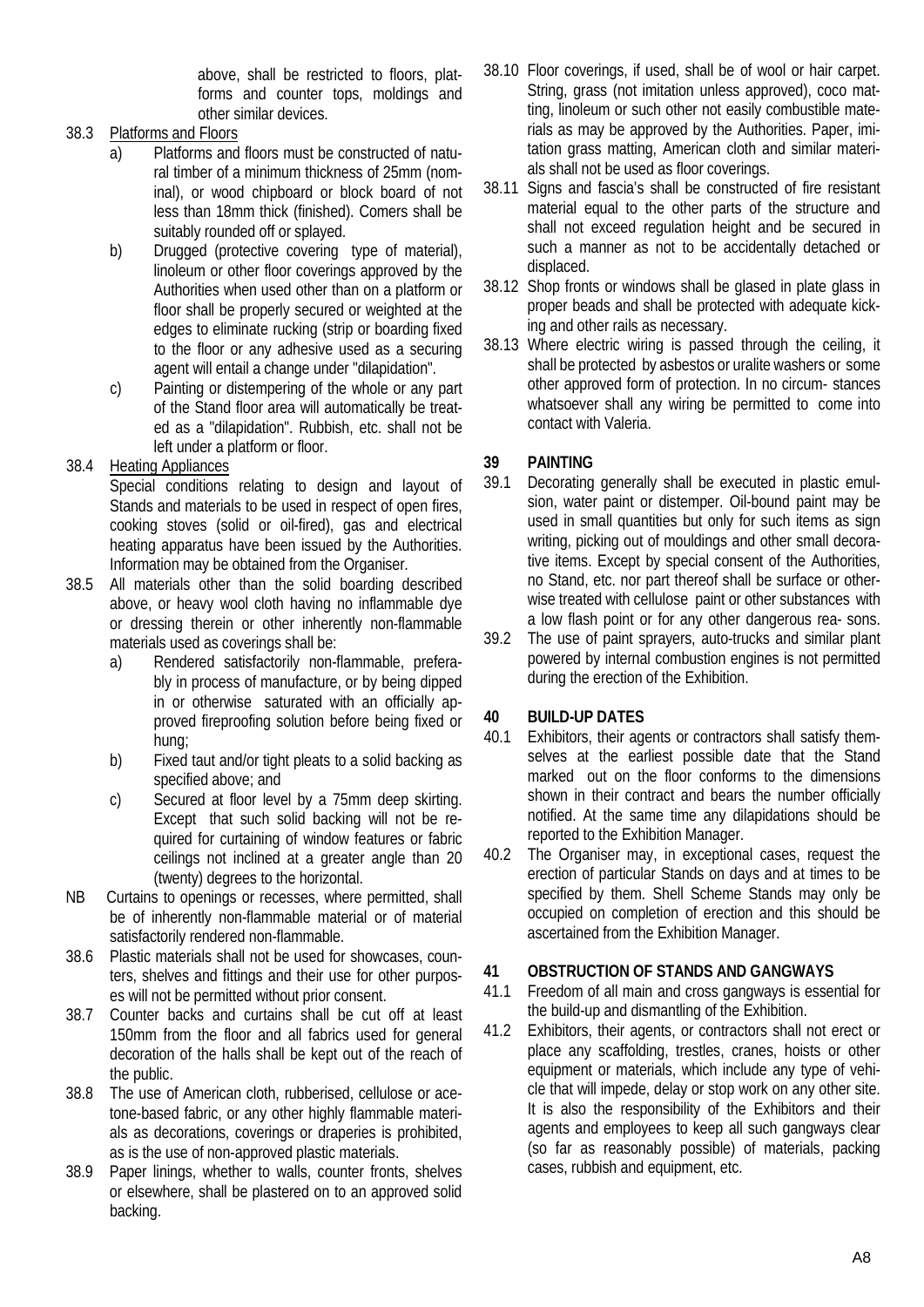## **42 FIRE ALARMS AND HYDRANTS, EXIT SIGNS, ETC.**

Fire hydrants, fire hydrant signs, exit signs, etc. must not be masked or obstructed and at all times all signs must be clearly visible and fire hydrants easily accessible.

#### **43 CUTTING AND FIXING TO BUILDINGS AND PREMISES**

43.1 No person under any circumstances shall cut into or through any floor or wall, nor shall make fast any wire, rope, clamp, tackle, etc. to any part of the main building except when and where authorised, in writing, by The Venue. In particular, consent will not have been given for any hole to be made through a floor or wall or for anything to be passed round, fixed or attached to the roof structures of the halls except if approved by the Venue, in writing.

### **44 CLEARANCE OF REFUSE**

44.1 It is the responsibility of each individual Exhibitor to see that all general refuse and litter is taken away from his Stand by 18h00 on the day prior to the opening day. It should be made the clear responsibility of all contractors to remove their own materials, equipment and refuse, and the Exhibitor shall ensure that they fulfil these obligations.

### **45 DILAPIDATION**

- Exhibitors are responsible for the cost of making good, restoring or renewing any serious damage or dilapidation to the main building and Stands or any part thereof, whether caused by themselves, their agents or contractors, or by any person or persons employed or engaged on their behalf by any such agent or contractor. The Venue's representative will inspect every Stand before erection and after demolition. The onus is on the exhibitor concerned to contact the Venue Technical Services Manager once breakdown has been completed to verify whether any damages have been caused in the area/s in which they exhibited.
- 45.2 Dilapidation includes (by way of example only) marks caused by or to paint, distemper, mortar or any other adhesive substance; bolt, screw or nail holes; battens boarding or any other material or substance attached or adhering to the walls, floors or other parts of the buildings; loose wire or other articles left behind. The cost of making good will be assessed and charged to Exhibitors by the Venue. In their own interest Exhibitors should satisfy themselves as to the condition of their Stand, both before erection and after clearance.

### **46 SAFE WORKING PRACTICES**

- 46.1 Contractors need to ensure they are working according to the guidelines and regulations as prescribed by the Occupational Health & Safety Act (OCHSA).
- 46.2 It is required that all contractors and sub-contractor's adhere to the Safe Working Practices as set out in the act. Staff & contractors shall be vigilant towards health & safety issues to themselves and others in the area and

shall observe the following practices which will be monitored and enforced by the Organiser:

- a) The understanding of the Fire & Emergency Services procedures.
- b) The understanding is to ensure aisles leading to emergency exits are kept clear and unobstructed.
- c) The use of hard hats when working or restricting access to dangerous and hazardous areas.
- d) The need to wear suitable protective clothing including eye, ear, foot and hand protection, where relevant.
- e) The safe use and storage of flammable liquids and substances and segregation from waste and other risk areas.
- f) That after use chemicals and liquids are removed from the venue for safe and proper disposal.
- g) Such products may not be disposed of in general refuse areas.
- h) Ensuring portable power equipment is used for the purposes intended with safety guards correctly fitted and used.
- i) Ensuring portable electric tools are used with minimum length of trailing leads and not left unattended with a live power supply.
- j) That forklifts are not used by anyone other than fully trained personnel.
- k) That work is maintained free from general waste material that could be hasardous.
- l) That proper scaffolding is used during construction, that safety features are provided, in acceptance with established standards, and tower scaffolding is used and properly constructed.

### **47 MEDICAL AND FIRST AID**

47.1 A first aid facility will be located on site. Patients requiring further treatment will be referred to the nearest applicable hospital.

| Somerset Hospital                   | 021 402 6911 |
|-------------------------------------|--------------|
| Mediclinic Cape Town                | 021 464 5500 |
| Netcare Christiaan Barnard Memorial | 021 441 0000 |

### **D DELIVERY OF EXHIBITS**

### **48 EXHIBITS - DELIVERY AND HANDLING**

- 48.1 No exhibits will be allowed into the Exhibition after 20:00 on the day prior to the opening day. All ladders, trestles, toolboxes, packing or other materials shall be removed from the building by 18h00 and Stands dressed by 18h00 on that day. This is to allow gangways to be swept and carpets to be laid the night before the Exhibition opens.
	- a) The cost of conveying goods to and from the exhibition Stand shall be borne by the Exhibitor.
	- b) Wherever possible every facility will be given to lorries, vans or other vehicles or conveyances to unload at the Property, but the Organiser reserves the right to specify the time in the interests of the Exhibition.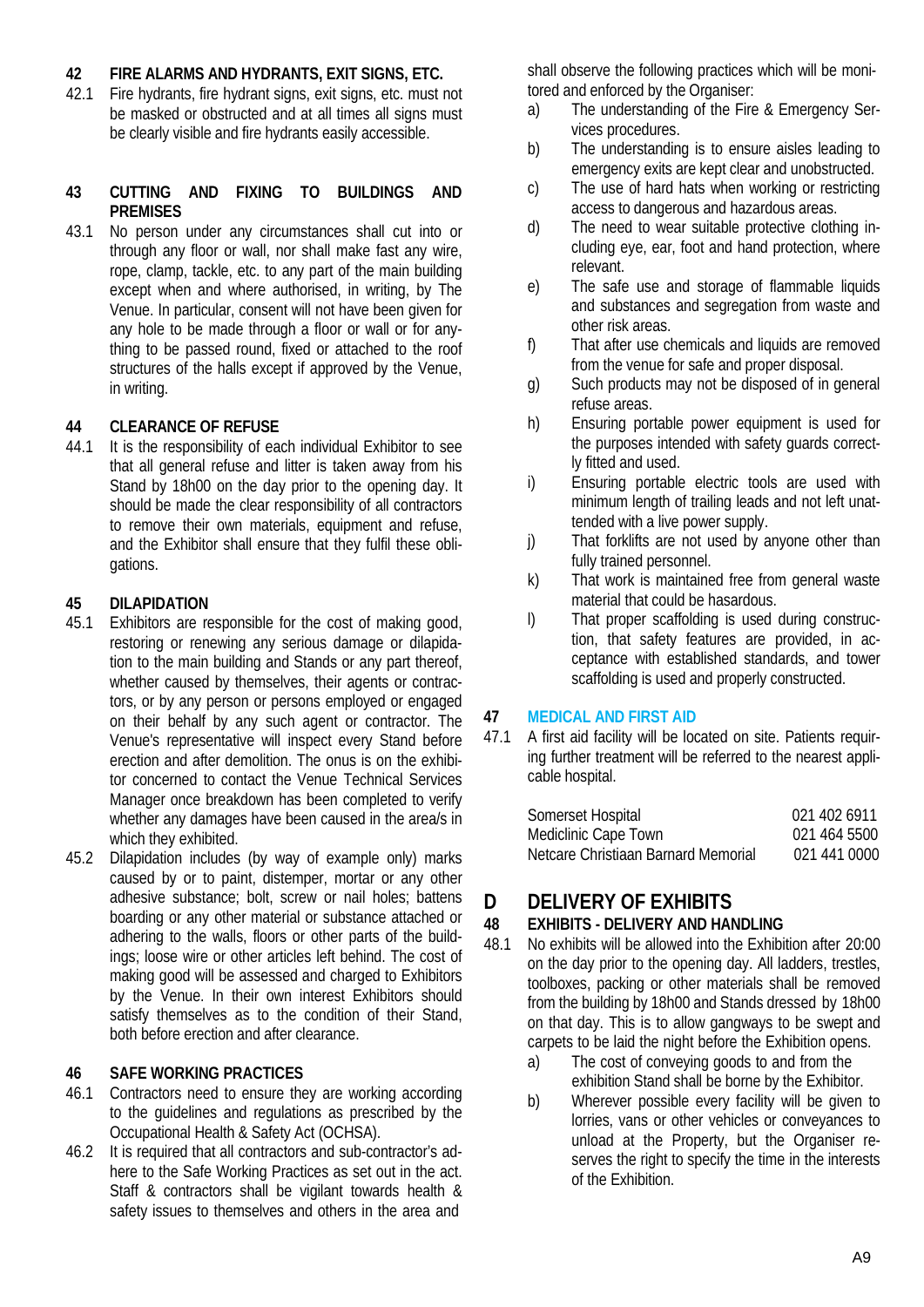- c) Vehicles will not be allowed into the hall on the day prior to the opening day.
- d) Exhibitors should arrange with their contractors for exhibits to be unloaded and conveyed to the Property.
- e) As craneage and labour are not available on demand, Exhibitors should make sure that arrangements have been made in advance for unloading vehicles.
- f) Entry for heavy or otherwise awkward loads should be arranged with the Exhibition Manager.
- g) The Organiser will specify times and gate entry but immediate access may not be possible.
- h) Vehicles shall not be locked or left unattended whilst on any part of the Property.
- i) Any damage to other vehicles, to parts of buildings, or to Stands or exhibits shall be reported immediately to the Exhibition Manager.

## **E FIRE PROTECTION**

### **49 DANGEROUS, EXPLOSIVE AND OBJECTIONABLE ARTICLES**

Dangerous articles, especially those of an explosive nature and in particular, fireworks, are not permitted on the Property. Exhibitors of objectionable or noisy products, or products which may cause inconvenience, must conform at all times to any measures which may be prescribed by the Organiser in the interests of the public health, morals and safety. The Organiser reserves the right to instruct the Exhibitor at any time to remove articles which the Organiser deems in its sole and unfettered discretion to be dangerous, objectionable or a nuisance. The Exhibitor shall immediately comply with any such instruction

### **51 EXITS**

51.1 No structure or exhibit shall so be placed or constructed as to impede the ordinary movement of people, nor shall it so be constructed or placed that the existing exit facilities and signs are obstructed. No object at floor level shall be placed in any exit route.

## **52 FIRE EQUIPMENT**

- Exhibitors should familiarize themselves with the location and use of all available fire equipment in the vicinity of their Stands. No person shall remove, obstruct or damage any of the provided fire equipment.
- 52.2 The Fire Department may, depending on the circumstances of each case, require an Exhibitor to provide additional fire equipment.

### **53 WRITTEN PERMISSION**

- 53.1 Written permission from the Director, Fire and Emergency Services is required for:
	- a) Storage or use of hazardous substances or flammable liquids;
	- b) Open fires and demonstrations using naked flames:
- c) Two-story or double volume of solid covering of Stands;
- d) The sale or use of fireworks.

### **54 LEGAL OBLIGATIONS**

- It shall be the responsibility of each Exhibitor to observe all current fire regulations that are applicable to his circumstances. Any violation of the fire by-laws and/or the foregoing circumstances and conditions of approval could result in:
	- a) the closure of the Stand;<br>b) the issue of a compound
	- the issue of a compounding fine as prescribed in the relevant by-laws.

## **F ELECTRICAL INSTALLATION**

## **55 PROVISION OF ELECTRICITY**

- The Organiser shall provide an adequate electricity supply subject to municipal supply.
- 55.2 Only the venue Technical Services Manager and staff and the Venue's appointed electrical contractors shall have access to the service tunnels and ducts.
- 55.3 Electrical connections in the form of flexibles will be provided by the Venue's electrical contractor on site to the distribution board on each Exhibition Stand, from where the Exhibitor's electrician will be allowed to do the necessary reticulation, which shall at all times comply with the provisions and regulations of the Machinery Act (1983) as amended.

### **56 HALL LIGHTING**

56.1 All Exhibition halls will have general hall lighting on during opening hours.

### **57 ELECTRICAL CONSUMPTION**

- All current consumed by Exhibitors shall be obtained from the mains supply of The Venue. Supplies will be from floor or overhead service boxes, according to the location of the Stand.
- 57.2 The supply available will be A.C. 380 volt, 3-phase and 220-volt single phase, 50 cycles, for all power and lighting purposes.
- **NOTE** the Organiser cannot hold itself responsible for any claims arising out of any loss of power, drop in power and lighting current which might come about by any rea- son whatsoever.
- 57.3 Connection of supplies (for which separate meters shall be provided by the Stand electrical contractor) to the mains shall be carried out by approved contractors.
- 57.4 A representative of the Organiser has the right to enter any Stand and examine the electrical wiring, lamps, motors and accessories and the Organiser reserves the right to refuse the connection of any Stand not complying with these Regulations or to limit the supply to any consumer. To permit connection to the mains, the Exhibitor or contractor shall leave a tail from the meters of sufficient length to affect the necessary connection.
- 57.5 The Venue will charge for making good floors where supplies are taken from the floor boxes. All conduits from a floor box to a Stand shall be countersunk in the floor unless special permission has been obtained. Elec-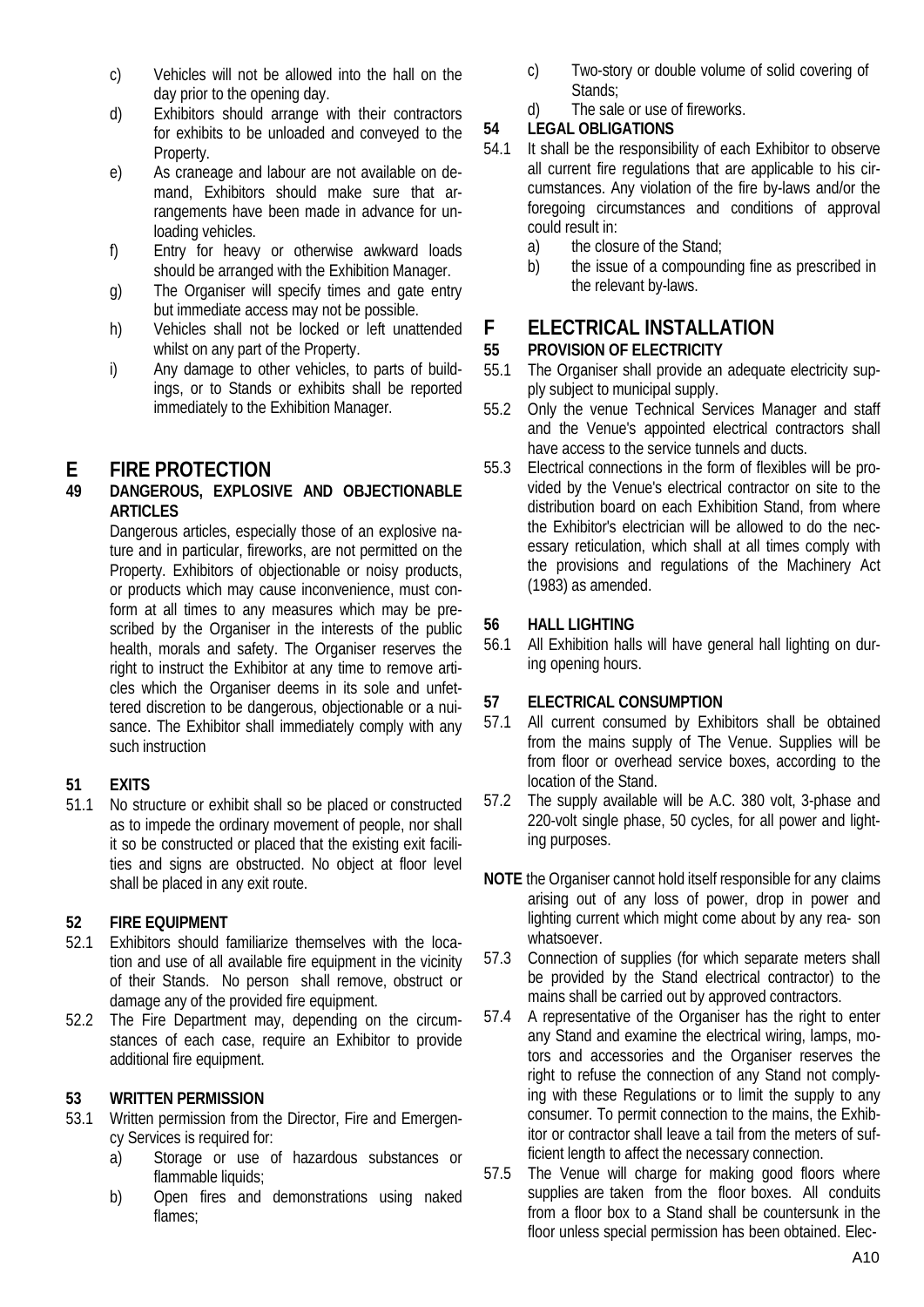trical installations on Stands and other exhibits shall comply with the laid down Rules and Regulations and any requirements made by the Authorities.

- 57.6 The Organiser reserves the right to install their own electrical meters and to charge Exhibitors for the current consumed by them while their Stand is occupied.
- 57.7 The Organiser may also call upon such Exhibitors to install at their own expense an approved type of lowtension oil-circuit breaker with no volt release to act as the main switch for their incoming supply.
- 57.8 All motor starters shall comply with Municipal Regulations.
- 57.9 The Organiser reserves the right to disconnect the electrical supply from any Exhibitor who contravenes the electrical regulations.

### **58 WIRING INSTALLATIONS**

Wiring may be in VIR, PVC or other approved types of wiring, but VIR shall be of good quality not less than 1.5 sq. mm. rate area, 250-volt grade of single-phase, or 380v for three-phase working, taped, braided and compounded. Conductors shall comply with the appropriate South African and/or British Standards specification. PVC shall be of best quality.

Jointed cable shall only be used where the cable is suspended in free air and its use shall be kept to a minimum. Such joints shall be soldered and covered with pure rubber tape protected with cambric tape. Connection of cables in conduit runs shall only be made in SABS or BS conduit boxes using screwed connectors.

- 58.2 The current density in conductors shall not exceed that recommended. All circuits shall be separately fused and for lighting, each circuit shall not carry more than 1 000 watts, 4.2 amperes. Each piece of apparatus over 1000 watts shall be separately fused. For power and special equipment, where a higher current is necessary, the loading on each circuit shall be kept to a minimum. Flexible cord shall be of circular section and not twisted and its use restricted to pendants and small portable apparatus. It shall not be concealed and joints shall not be made in it.
- 58.3 Unenclosed wiring (this to include VIR and approved PVC) shall be installed remote from any textile coverings or decorations. To pass through coverings or decorations, such coverings or decorations shall be protected efficiently by insulating rings or similar devices. Bar conductors (except where used as earth conductors), or cables with joints or otherwise damaged, shall not be used.

### **59 CONNECTIONS AND PROTECTION OF WIRING**

59.1 Service mains, where carried overhead, shall be supported on steel wires or by other approved means, with insulators, suspension clips or hangers and made off at the overhead service boxes with a suitable length of slack wiring for the connection to be made. This slack wiring shall have a label appended to it, showing name, number of Stand holder and approximate load. Wiring and service mains under the floors or behind partitions of Stands where it is necessary to run in the floor shall

be protected by screwed conduit, electrically bonded to earth.

59.2 All conduits and fittings shall give adequate provision for wiring and shall be screwed to ensure satisfactory electrical continuity across joints. Conduits shall be solid drawn or with welded seam (not close jointed). Conduits shall be continued through the floor or through a partition and finished with a bush. Outgoing and return mains for AC shall be in the same conduit. Heavy PVC need not be protected but shall be properly fixed by suitable clips or other approved methods. Lead covered wiring shall not be used.

### **60 SAFETY MEASURES**

60.1 Electrical equipment and exhibits shall be guarded as necessary to prevent accidental contact with live metal or short-circuiting for live terminals, etc. Electrical storage batteries shall be suitably protected from accidental short circuit.

### **61 ULTRA-VIOLET RAYS**

61.1 When used, ultra-violet rays shall so be arranged that the public is not able to look directly at the source of the light.

### **62 USE OF SIGNS, HT LUMINOUS & HT FLUORESCENT TUBES, ETC.**

- 62.1 Details, in writing, and drawings of any type of sign, HT luminous tube sign or lamp exhibit shall be submitted to the Organiser and shall not be installed without written consent (details and drawings are not required for small advertisements where the whole apparatus is enclosed and protected). Exhibitors shall ensure that the Stand is strong enough to carry the weight of the exhibit and that the Regulations on the use of incombustible material are complied with.
- 62.2 Electrically operated or illuminated signs shall not be mounted directly on combustible materials. Internally lighted signs shall be made of approved non-flammable materials and shall be so constructed and ventilated that no part overheats.
- 62.3 The use of plastic covers is not permitted. Applications shall be accompanied by an estimate of the likely consumption of electricity.

### **63 PRECAUTIONS AGAINST EXCESSIVE HEAT**

63.1 Unless the exhibits are of an incombustible nature, exhibition cases shall be illuminated from the outside only and where internally lighted, suitable ventilation shall be provided. Incandescent lamps of high wattage and other apparatus or appliances with heated surface shall, in addition, to being suitably guarded, be arranged well away from combustible exhibits and in such a manner as will prevent contact therewith. Heaters shall preferably be of the low temperature type. Stands containing electrical apparatus or lamps liable to generate abnormal heat shall be fitted with solid, flameproof ceilings.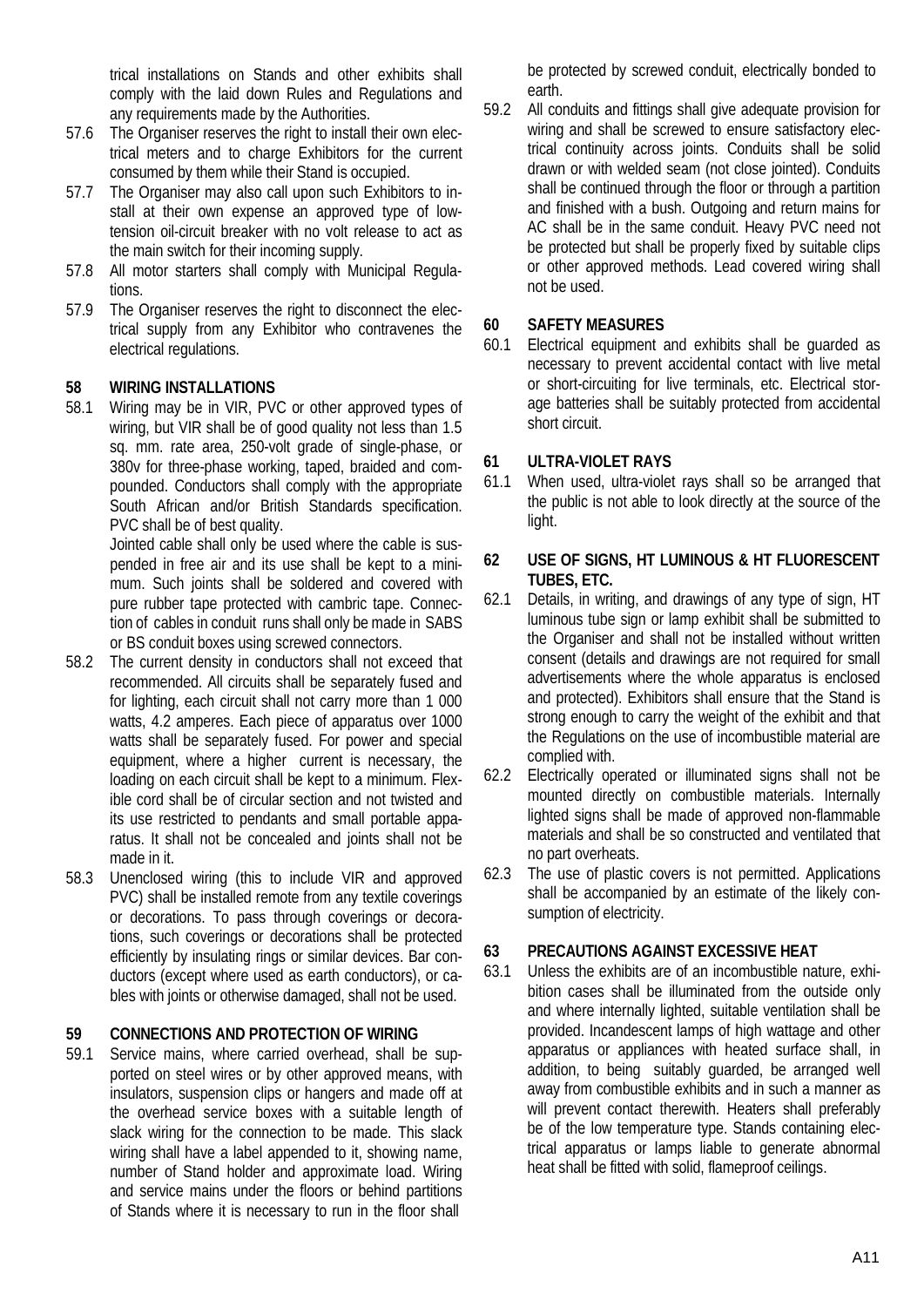## **64 GAS REGULATIONS**

- 64.1 Only one 9kg gas cylinder is permitted per application.<br>64.2 Any spare cylinders are restricted to a 9kg cylinder a
- Any spare cylinders are restricted to a 9kg cylinder and must be stored outside of the building in lockable facility.
- 64.3 A qualified installer (relevant qualification) with the relevant licence must install the gas connection and sign the installation off on a certificate of compliance.
- 64.4 A copy of the relevant licence and certificate of compliance must be made available to the venue's safety officer and to the Fire and Emergency representative.
- 64.5 A 9kg dry powder fire extinguisher must be installed in close proximity to the gas cylinder.
- 64.6 Clear signage must be displayed indicating where the gas cylinder has been installed.
- 64.7 The gas cylinder must be easily accessible and not locked or blocked, this is in the event of a leak or emergency.
- 64.8 All piping must be in good order with permanent connections with no leaks.
- 64.9 The gas cylinder must be disconnected at night or when the stand is not manned.
- 64.10 Final permission can only be granted on site once the above conditions have been inspected. Should the Fire & Emergency representative or the venue's safety officer find any unsafe conditions this will need to be rectified before permission is granted.

## **G PLUMBING AND WATER SUPPLY**

- Where required by the Exhibitor, plumbing connections will be supplied by the Organiser's contractor.
- 66 All costs incurred in the provision of these connections will be for the Exhibitor's account and shall be payable by the Exhibitor to the Organiser.

### **H SECURITY**

- 67 The Organiser has contracted the services of a security organization to undertake all security on the Property and the Exhibitor shall make use of the services of this contractor should the Exhibitor require security services. All costs incurred in connection therewith shall be for the Exhibitor's account and shall be payable by the Exhibitor to the Organiser prior to the commencement of the service.
- 68 Whilst the Organiser shall be responsible for the general security of the exhibition, the Exhibitor shall be responsible for the security of his Stand and the contents thereof.
- 69 Police Station: Cape Town Central Tel: 021 467 8001

### **I CLEANING**

70 The Organiser has contracted the service of a cleaning organization to undertake the cleaning of halls, including

Exhibitor's Stands with Walk On Package ordered. Space only does NOT include cleaning. Including communal areas and passages. Should the Exhibitor wish to have his stand cleaned the Exhibitor shall make use of the services of this contractor. All costs incurred in connection therewith being for the Exhibitor's account and payable by the Exhibitor to the Organiser prior to the commencement of the service.

71 Exhibitors shall ensure that their Stand is properly cleaned at least half an hour before the opening times of the Exhibition each day and shall furthermore ensure that the Stand remains clean throughout the Exhibition period.

## **I ON SITE MATERIALS HANDLING**<br> **12** Larouxnelle has been officially appointed as

Larouxnelle has been officially appointed as the on-site materials handling contractor and all quotations for forklifts, skyjacks, container management and parking should be arranged through the contractor

For any requirements please mail Leon Roux at leon@larouxnelle.co.za or Tel: +27 21 850 8581

## **K MUSIC AND SOUND**

### **73 PUBLIC ADDRESS AND LOUD HAILER SYSTEMS**

Exhibitors are not permitted to use public address or loud hailer systems. At any time musical or audio electronic equipment may only be used or demonstrated from a sound proof area. This regulation will be strictly enforced.

73.2 Music Rights

Exhibitors shall obtain a licence from the Southern Africa Music Rights Organization (SAMRO) or any other such statutory body for any performance in public, of which music forms part, given or presented by the Exhibitor on the Stand. Such a licence shall be obtained whatsoever the mode of performance of music, i.e. "live music", radio, tape recording, disc players, television sets or similar devices.

# **L PARKING / TRAFFIC CONTROL**

**74 N/A – Refer to venue rules & regulations for info**

### **M PAMPHLETS**

### **75 DISTRIBUTION OF PAMPHLETS**

Exhibitors will not be allowed to distribute or display printed or other placards, handbills, circulars or other articles, or in any way conduct their business, except on their own stands. In the event of an Exhibitor distributing placards, handbills, circulars or other articles, whether it be on their Stands or otherwise, to the annoyance of other Exhibitors or visitors, or in the event of an Exhibitor's placards, handbills, circulars or other articles being deemed by the Organiser to be objectionable or unsuitable, the Organiser may, without notice, prohibit such distribution or display.